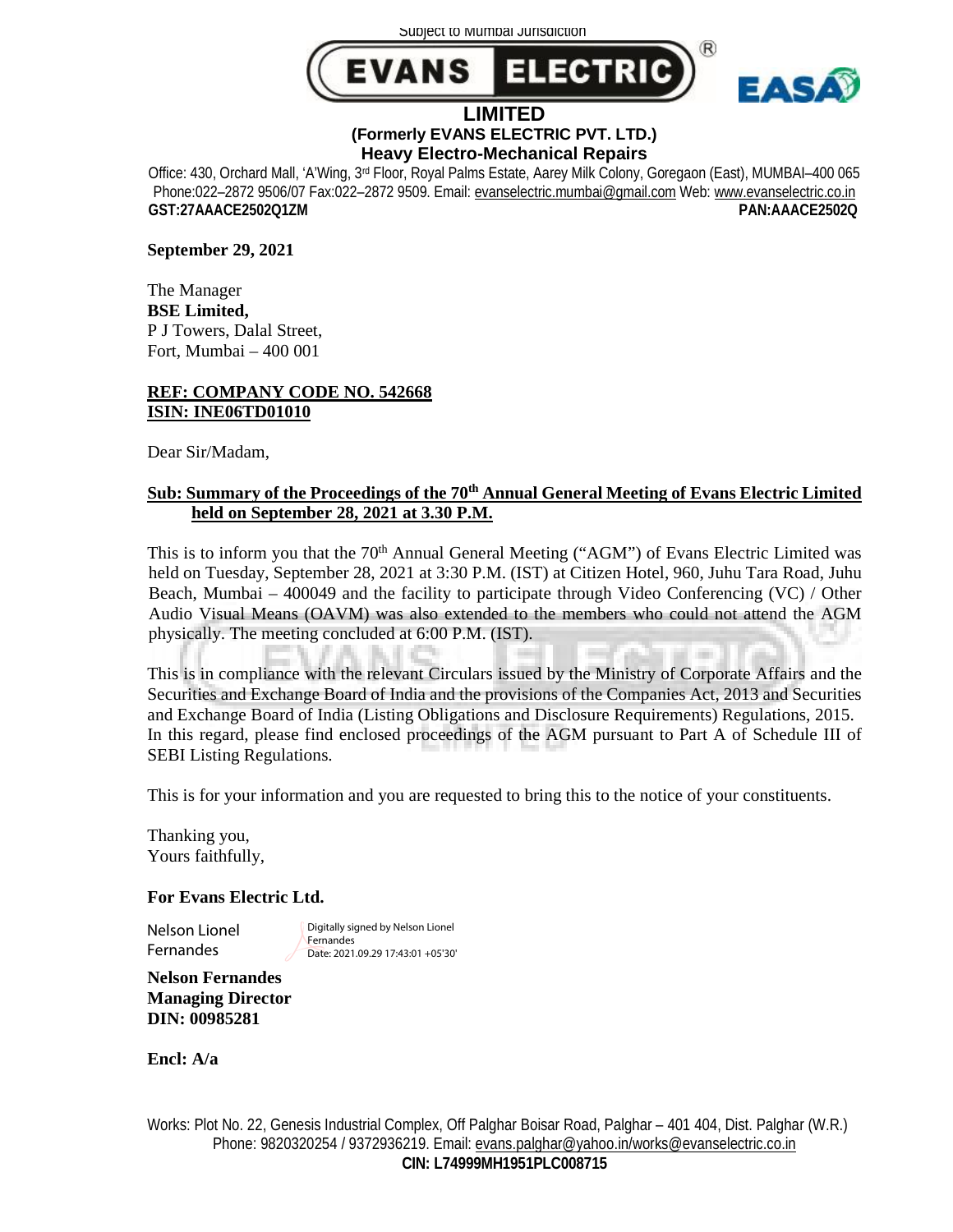#### **PROCEEDINGS OF THE 70TH ANNUAL GENERAL MEETING OF EVANS ELECTRIC LIMITED**

The 70th Annual General Meeting ("AGM") of the Members of Evans Electric Limited (the "Company") was held on Tuesday, September 29, 2021. The meeting commenced at 3.30 P.M. and ended at 6.00 P.M. at Citizen Hotel, 960, Juhu Tara Road, Juhu Beach, Mumbai – 400049 and the facility to participate through Video Conferencing (VC) / Other Audio Visual Means (OAVM) was also extended to the members who could not attend the AGM physically

Total 9 members were present for this AGM.

Mr. Ivor Desouza, Chairman and Director, took the chair and welcomed the Members of the Company. The Chairman stated that since he is participating in virtual mode from Sydney, Australia, he proposed that Mr. Nelson Fernandes may act as Chairman, since he is participating in the meeting physically. The members present accepted the proposal.

Thereupon, Mr. Nelson Fernandes took the Chair and after ascertaining the presence of requisite quorum, he called the meeting to order.

He stated that the registers, documents and records as required by law to be made available at the meeting are kept open for inspection of the members who are attending physically and they were also kept open for electronic inspection by the members. All the Directors, except Ms. Iyleen Fernandes, were present at the meeting. The Directors present were requested to introduce themselves.

The Chairman informed that the representatives of the Statutory Auditors and the Secretarial Auditors were present at the meeting.

It was informed that the 70<sup>th</sup> AGM Notice and Annual Report for the financial year 2020-21 had been sent electronically to those members whose email ids were registered with the Company / RTA or Depository Participants.

Thereafter, with the consent of the Members present, the Notice convening the  $70<sup>th</sup>$  AGM of the Company was taken as read. The said notice mentioned that in though arrangements were made to hold the meeting physically, in view of the COVID-19 pandemic and as per the Circulars issued by MCA and SEBI, facility to attend the AGM electronically was also provided. The facility of appointing proxy was not applicable to those members who attended the meeting electronically.

The members were informed that in compliance with Section 107 of Companies Act, 2013, the Company had provided to the Members the facility to exercise their right to vote at the  $70<sup>th</sup>$  Annual General Meeting (AGM) by Show of hands at the meeting..

Mr. Nelson Fernandes then delivered the Chairman's address to the members of the Company. The following items of business, as per the Notice dated September 1, 2021 of the  $70<sup>th</sup>$  AGM of the Company, were considered at the AGM: